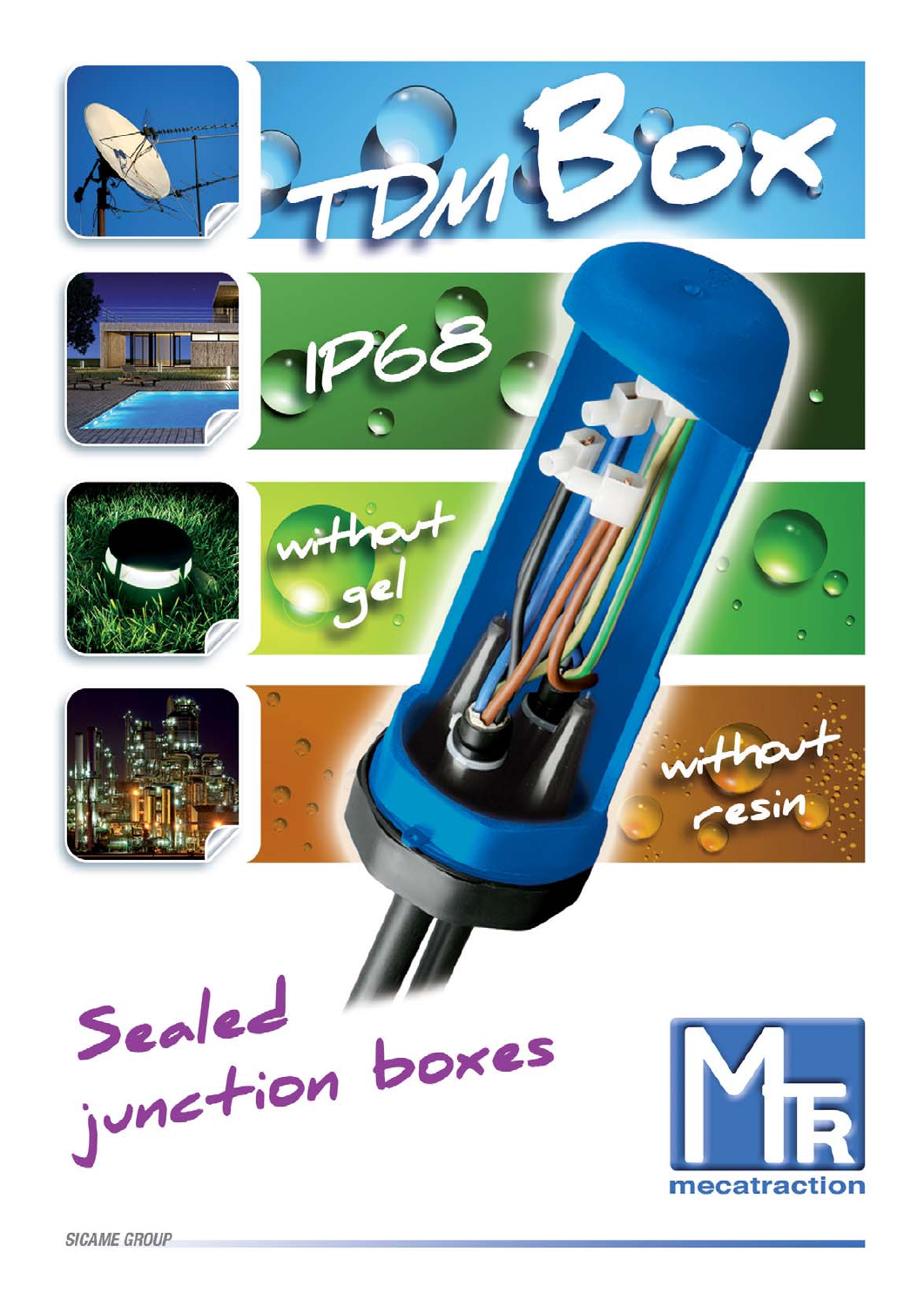# Ideal for your applications in wet or challenging environments

The **TDM BOX** is designed for fast and reliable installation in most of the environments exposed to moisture, inclement weather, dust and many aggressive industrial situations. It does not require gel, nor resin because of its exlusive system which guarantees a high degree of sealing (IP68). Re-opening is possible whenever it is needed: thus **TDM BOX** offers the ability to add connections or modify those already done.

#### In practice:

- Simple and fast waterproof mounting makes it an optimal solution for connections, derivation or cable repair.
- TDM waterproof boxes with screwed dome are available in two sizes to quickly and safely connect power or control signal cables from 6 to 25 mm outside diameter.
- TDM boxes are compliant with the ÖVE IM22 standard.



TDM boxes can also be filled with MTR ALPA-GEL to further prevent from moisture ingress (cables capillary moisture, etc).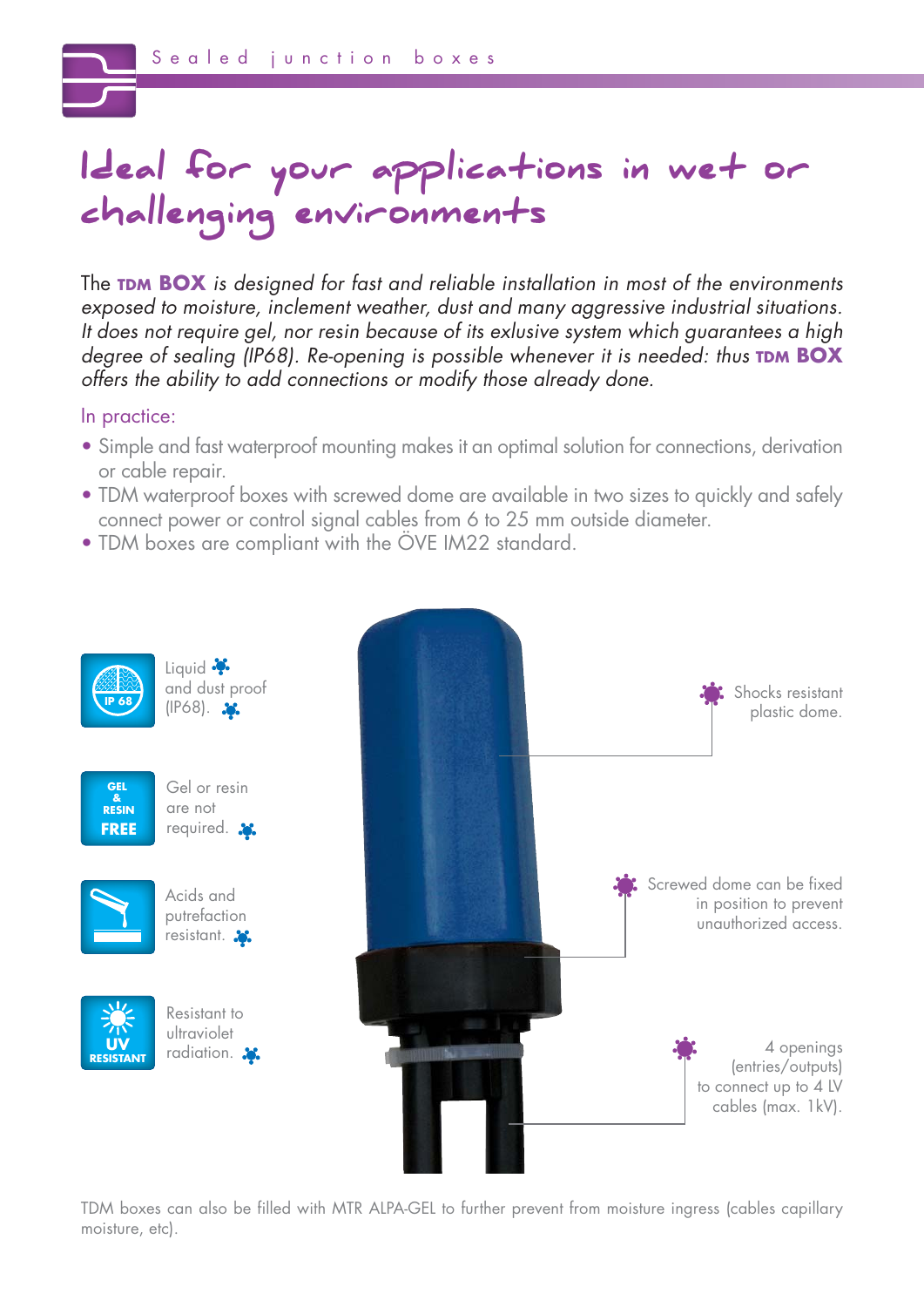









applications



 $\blacktriangle$ 

Outdoor lighting



Harsh environments connections

### Cut the rubber cones to half of the cables diameter. **IP68** Product Installation Procedure >>> Exclusive System

Clean and insert the cables into the lid.

Cover each cable with lubricant and insert into rubber cones. Tighten a small cable tie on the cut end of each rubber cone.

3

Screw the lid firmly and tighten the cables to the mounting base with the big cable tie.

4

Operator/installer is responsible for mounting conformity.

Do the connections.